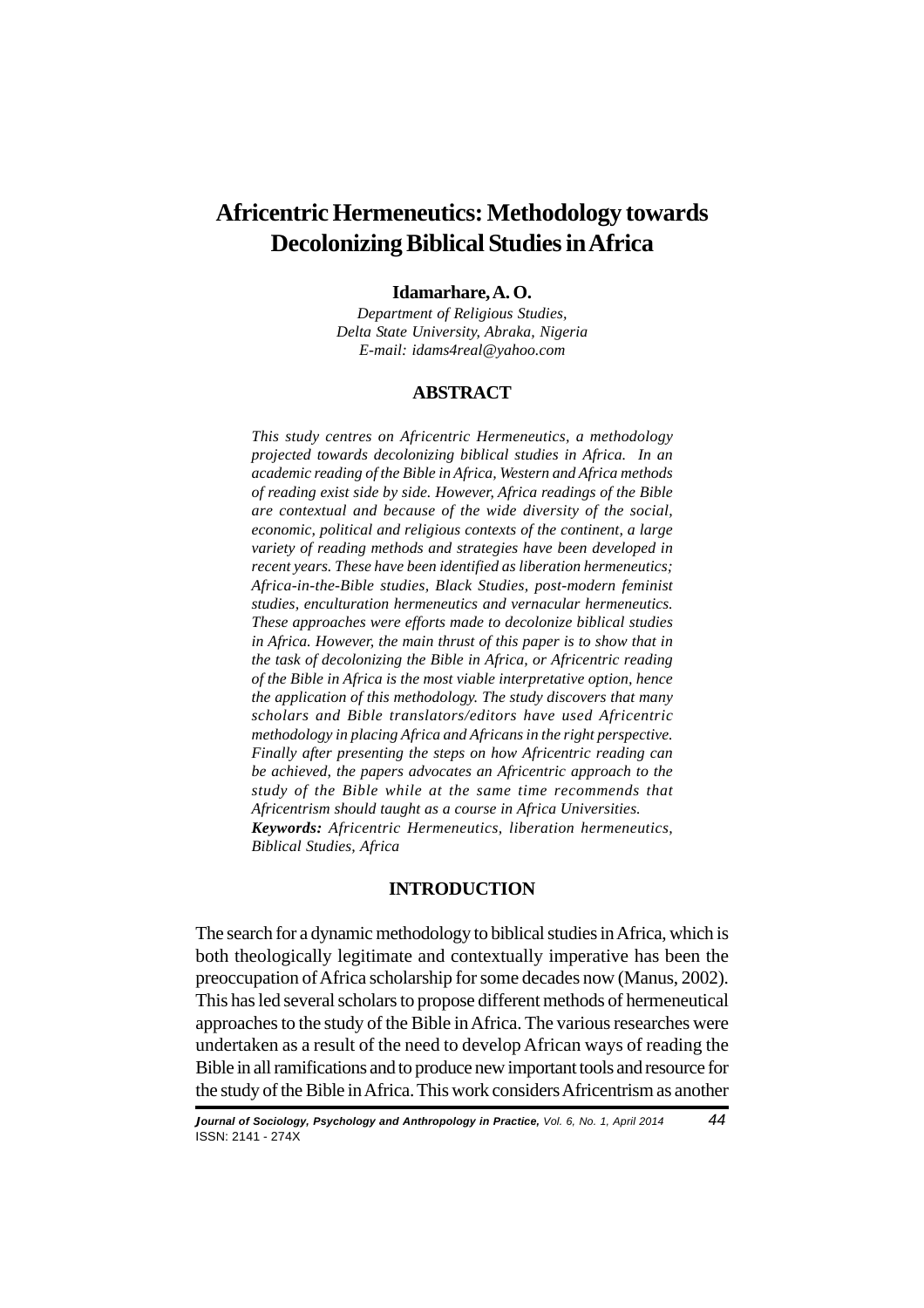viable methodological option open to mobilizing Africa religio-cultural values and understanding in the interpretation of biblical texts to meet the need of Africa Christians. Africentrism has become a fascinating subject to many people especially the African Americans who intent to find out their cultural heritage in the African continent. It has also been of great interest to many African biblical scholars, as it speaks of the *sits im leben* of the Africans/African Americans. Njeza (1997) is right when she predicts over a decade ago that Africentrism would have profound implication for further direction of theology in Africa. The main thrust of this study is the task of decolonizing the Bible in Africa. Africentric hermeneutics or Africentric reading of the Bible is one of the most variable studies of African culture and hermeneutics and this study demonstrates practically how this methodology can be followed.

# **The Conception of Africentrism**

The word "Africentric" now used instead of "Afrocentric" has a wide range of meaning among African Americans and this is because of its more appropriate etymological connection to its root, "Africa". The scholar who originated the term is Asante (1988), a Professor and Chair of the Department of African American Studies at Temple University, Philadelphia, United States of America. The actual terms he used are "Afrocentric and Afrocentricity". Africentrism is therefore, a derivative term from the *sitz im leben* of the African Americans (and now embracing all Africans) in their holistic plan to deconstruct the stronghold of western interpretation of classical history. It has claim to universality, reconstruction and development dimension of African world, culture, religion, heritage, either in the continent or in the Diaspora from the stand point of Africa as subject rather than object. It is a distinctive Africa ideological and philosophical construct which carries along with it African sense of worth, self-respect and empowerment (Idamahare, 2005). According Asante (1988:3),

> *Afrocentricity resembles the black man, speaks to him, looks like him and wants for him what he wants for himself. Afrocentricity is pro-African and consistent in its belief that technology belongs to the world. It is African genius, and African value created, reconstructed and derived from our history and experience in our best interest. Afrocentricity is the belief in the centrality of African in post modem history. It is our history, our mythology, our creative motif and our ethos exemplifying our collective will.*

Asante (1988) asserts that Africentrism is a dynamic theory, not a system of thought but a philosophical and theological perspective. He argues that Africans have been moved off the social, political, philosophical, religious and economic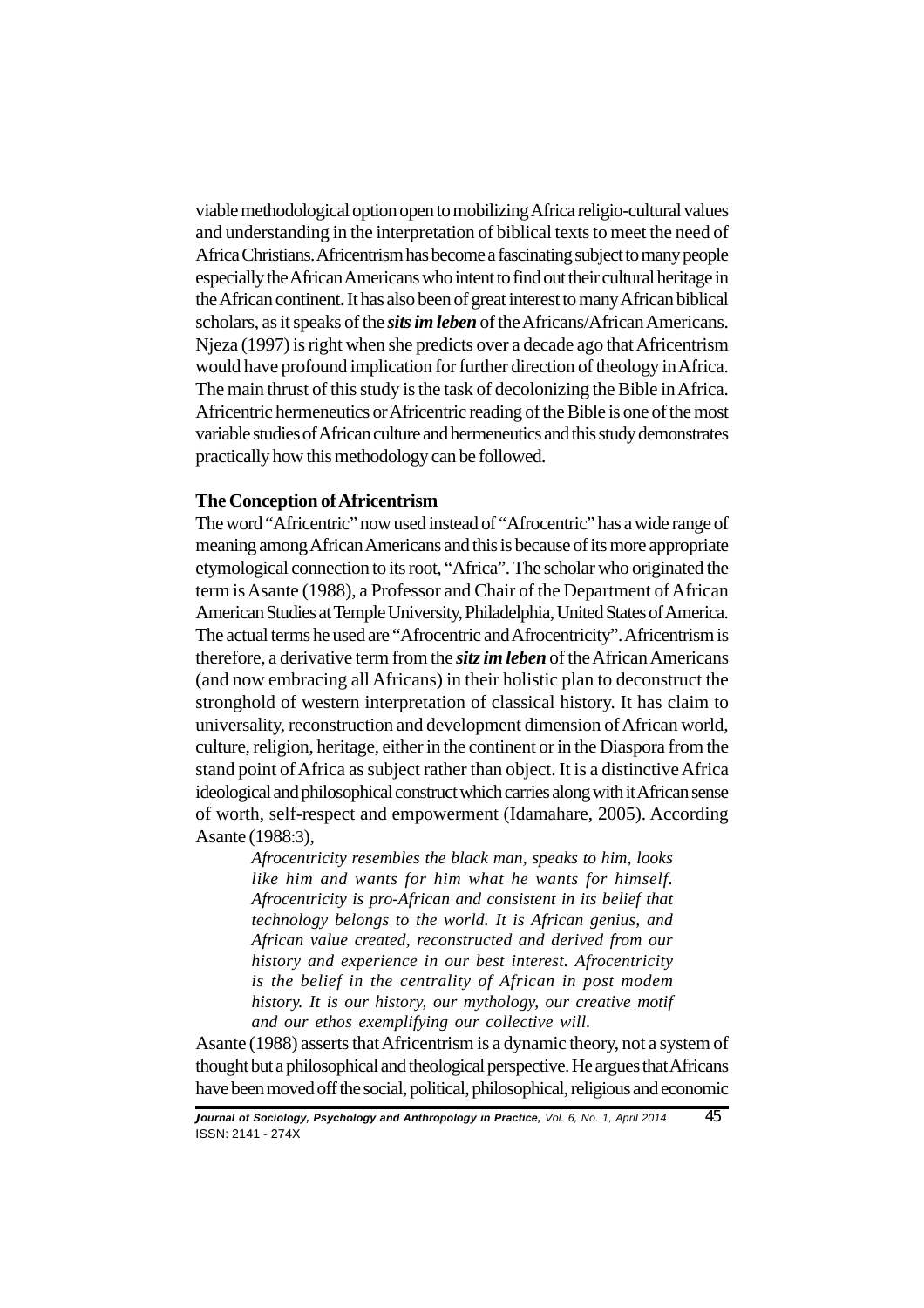terms in most discourse in the West. Consequently, the achievement of Africans and other culture are denied, suppressed or denigrated (Robert, 1990). This is the view, expressed by both pan-Africanists, Cheikh Anto Diop, Marthins Benat (Njeza, 1997). Africentrists are concerned with the reinterpretation of Eurocentric writings concerning early Africans in Africa and in America (Pato, 1998). Africentricism is a complex concept which means a lot of things to different people.

> *Africentrism is more than wearing African garment or dancing to percussive African music. It involves more than a cultural revival. It requires a new perspective of live, a cultural conversion. It leads to a new life and world view of African peoples. Africentrism builds upon self respect and empowerment, aspect of black consciousness - black power movement, the emphasis on blackness that gave rise to classical Africa history in Europe and especially Egypt* (Robert 1990:1-2).

Africentrism seeks to place Africa at the centre of world history and our existential realities, so that concept, standard and values are considered in the interpretation of this history in reality. Thus, African antiquity and pre-colonial Africa especially with regards to ancient Egypt save as the framework of this ideology. It seeks to reverse the Western model world history by reclaiming Egypt as a representative of African civilization and challenging the hegemony of Greece. It fosters the true ideological notion of African unity – a culture rooted both in Africans native tradition in the continent and in Diaspora. On the final analysis, Africentrism focuses its attention on the blacks struggle to grapple with what is called 'modern civilization' or "Modernization" globalization and technological age (Njeza, 1997). The concept of Africentrism is, therefore, very useful in the enhancement of the African sense of worth, self esteem and dignity as a people among other groups. The concept can be employed inclusively as well as exclusively to affirm African heritage and solidarity without the denigration of other cultures.

As Adamo (2005:4) remarks:

*I must say that this approach (Africentrism) does not deny or degrade other people's approach to biblical studies. To put it in another way it does not negate Eurocentrism except where Eurocentrism to biblical studies attempts to claim universalism to the exclusion of Africentrism*.

In the Religious circle, Africentrism stimulates the Africans and African Americans to seek and hear God in the language of their ancestors. Asante (1988) argues that if your God cannot speak in your own language, then he is not your God. Pilgrimages should be to the holy place of the ancestors in the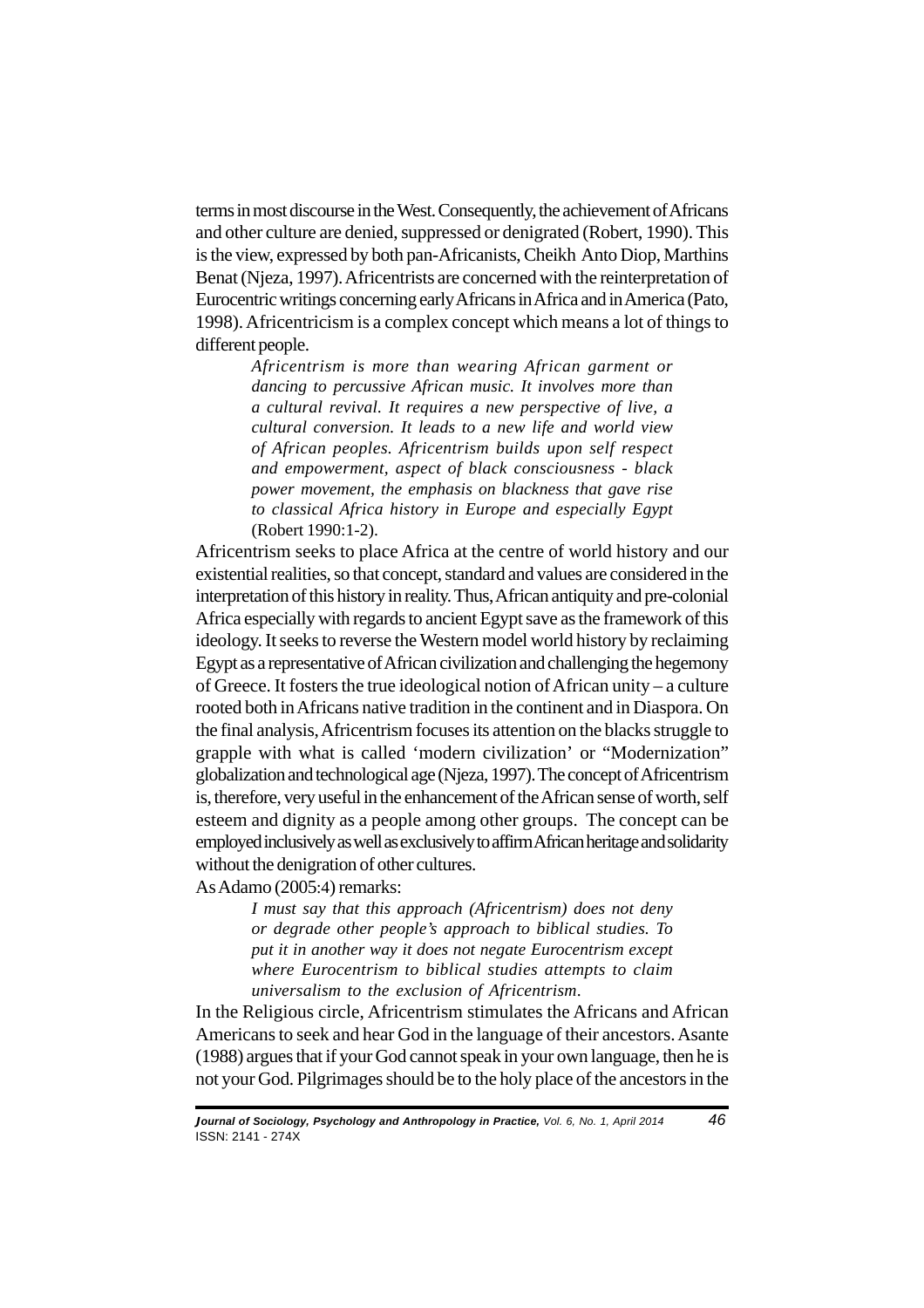Africa and not in Mecca or Jerusalem. That is not to say that, Africentrism does advocate hatred for other religions or cultures rather the people of African descent should first of all cling to their African heritage before consideration of others. Africentism, according to Asante (1988), is concerned with black man's religion because it is the most powerful tool of mind control ever created. The Christian church is a veritable change in the society, and African Americans had taken a creative used of the Bible from an Africentric perspective. The Black church is the product of the psycho-social and spiritual survival of the conditions perpetuated in the estates or plantation owned by slave holders and it is within the Black Church or what we call "the Church in the bush" that African liberation hermeneutics began (Konoli, 1997).

Idamarbare (2005) indicates that the black theology which emerged from the black church on the one hand was a by-product of the life experiences of transplanted Africans in North America and the contemporary African American experience caused by their oppression, discrimination, economic and political sufferings, on the other hand. African theology is borne out of the desire to relate the Christian faith to religio-cultural traditions of Africa. It was a theological expression of the quest for African identity in neo-colonial Africa. Thus, Black and African theologies though different in terms of their history, focus and method, yet as Nijeza (1997) has advocated, Black and African theologies should surrender their differences in favour of complementary partnership for the sake of the total interest of the Africans. The result of this complementary partnership would be the reconstruction of an authentically African Christianity and theology, which represent the total interest of the indigenous people of Africa.

## **Meaning of Africentric Biblical Hermeneutics**

Admittedly, various methods have been employed to interpret the biblical interpreters have developed their own unique interpretative tradition based on ancient, recent and contemporary scholarship. But several and recent hermeneutical approaches have been identified. This among others are enculturation hermeneutics, folkiorising approach, reading the Bible is the power of God, post-colonial hermeneutics, liberation studies, evaluative studies (Robert, 1983) and post modem feminist studies. The task of this study is not to examine all these interpretative methods; but to examine Africentric Hermeneutics as a methodology projected towards decolonizing biblical studies in Africa. Africentric hermeneutics, like any of the above named Black biblical hermeneutics of the oppressed people of the third world is contextual hermeneutics. It is re-reading of the scripture or text premeditatedly with the view of Africa culture and heritage at the center. The purpose is not only to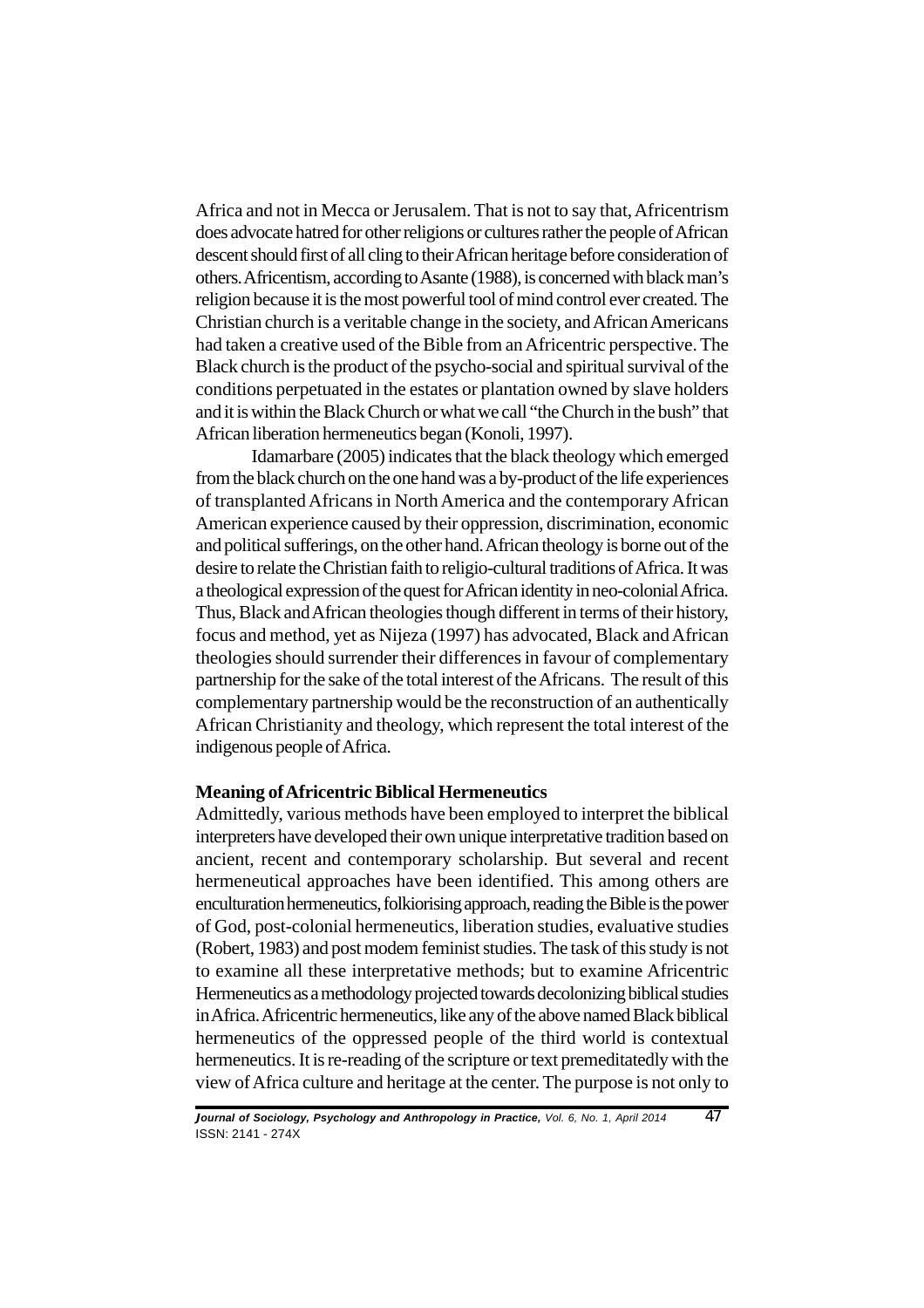understand the Bible and God in the African American experience and African culture but also with the hope to break the Western hermeneutics hegemony and the ideology stranglehold that Eurocentric biblical exegetes had long enjoyed. It is a methodology that reappraises ancient biblical tradition and the African world-view, history, culture and life experience with the purpose to reject the superintending tendencies of Western intellectual tradition and at the same time correct the effect of the cultural ideological conditioning to which Africa, Africans and Africa Americans have been subjected.

Africentric biblical hermeneutics embraces much of Blacks studies, Black theology and biblical interpretation based upon the meaning of blackness as applied to religious experience. It goes back to ancient Egypt and Ethiopia rather than Egypt in the early African kingdoms. It sees Egypt as the fountainhead of western civilization and insists that Egypt belongs to Black Africa: the symbol and representation of African civilization. Its perspective into biblical hermeneutics reveals biblical persons and places that can be traced back to Africa in the period before and after Christ. Clearly, their discoveries have help to affirm the Black Man's kinship with ancient and noble people in classical Africa. Thus, Africentric readings of the Bible, enhances the Black Man's cultural roots and empowers his life and faith at the same time (Ukpong, 2002).

# **Recent Studies in African Biblical Studies**

Present studies in African Biblical studies across the continent can be employed in mobilizing African cultural values and understanding not only to meet the need of African Christians, but also in the colonizing the Bible in Africa. This method and strategies are, of course, in contradiction to the classical ways of reading the bible, which Ukpong (2002) has designed as "intellectualist". These may be identified as follows:

*Inculturation Hermeneutics:* This is the contextual hermeneutical methodology which seeks to make any community of ordinary people in their socio-cultural context the subject of interpretation of the Bible. This theory, propounded by Ukpong (2002) involves three elements: the used of people's socio-cultural resources as hermeneutical tools for the reading; the used of the socio-cultural context and world view of the people as the perspective and background against which the reading is made and the use of African conceptual frame of reference in the reading. In this interpretative paradigm, the readings of the ordinary people (or marginalized) are seen as what is essential in the production of the meaning of the text. Ukpong's (2002) inculturation hermeneutics corroborate in some respects with the researchers of the African feminist scholars (Kanyoro, 2001), who encouraged reading with grassroots and subaltern non-academic women with the aim to counteract the dominance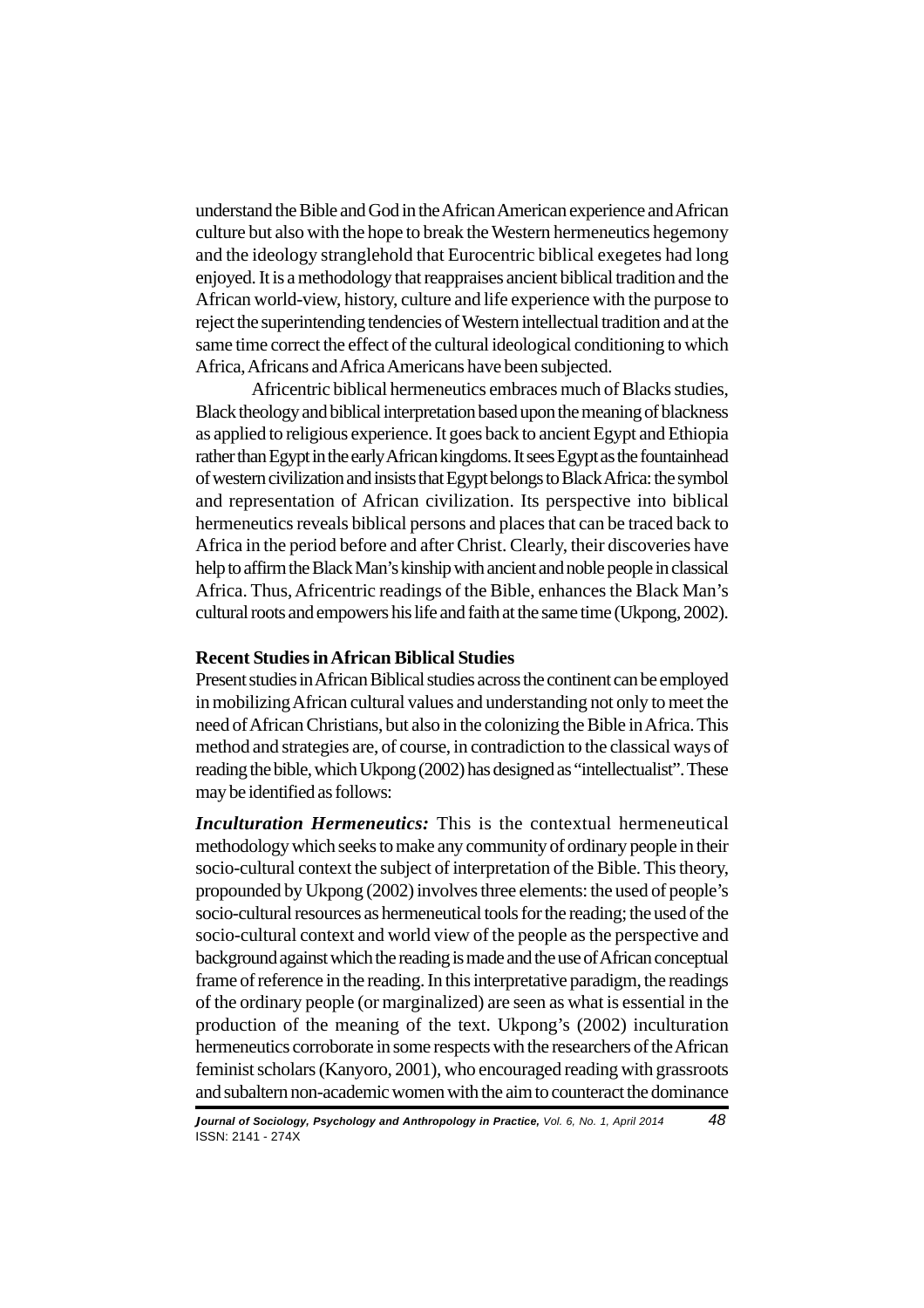of Western oriented method which are elitist and sometimes irrelevant to the African situation while at the same time bringing into focus feminist methods of resistance that emanate from non-academic readers.

*Folkiorising Approach:* This involves the appropriation of indigenous nonbiblical materials such as African narrative, folktales and poetry for reconstructing biblical texts, thus revealing the meaning of the text to the African readers. According to Manus (2002), "in Folkiorising a Bible text, I am propounding a method of reading the Bible so that people especially Africans and other Third World Christians can understand the stories or narratives of the Bible in the light of the manner in which they are told or narrated". The above Hermeneutical Approach, here again, corroborates in certain aspects with the story telling methods and interpretations of Abbeys's (2001) "I am the Woman" and Masenya's (2001) "Eastern and Northern Sotho Stories". The latter narratives used by the feminist writers did not only articulate the oppression of women, but also their right to empowerment against the shackles of patriarchy and imperialism. In a credit to Musa Dube (2005), reading biblical stories with African cultural folktales can be a form of cultural hermeneutics.

*Reading the Bible as the power of God:* In "Reading and Interpreting the Bible in African Indigenous Churches", Adamo (2005) probes into how the African Indigenous churches - Cherubim and Seraphim Churches, Celestial Church of Christ, Church of the Lord Aladura and Christ Apostolic Church have mobilized their cultural resources and values to open up the text of the Bible. In reading, re-reading and interpreting the Bible against the background of African world view, culture, traditions and life experiences, these indigenous churches discovered the potent power embedded in the Bible which they felt the missionaries were hiding.

The Western way of reading the Bible has not helped to understand the Bible in this social context. Africans began to search the Bible consistently with their own eyes in order to discover how they could solve their problems. In the process, they found the book of Psalms very helpful in the times of distress, joy, confusion and danger unlike the Western readers who approached with assumptions dominated by modernist and rationalist values. Thus, the Psalms identified and classified into protective, curative or therapeutic and success were used with other natural materials to solve all kinds of evil that plague the African Christians (Adamo, 2005). Thus, Mauleke (2001) is right to have stressed the need to consider carefully the packages of the Bible in African and Gerald West proposing "Unpacking the package of the Bible that is the Bible of African Scholarship" in order to understand the true nature of the Bible as a book of potential powers both for good and bad (Dube, 2001).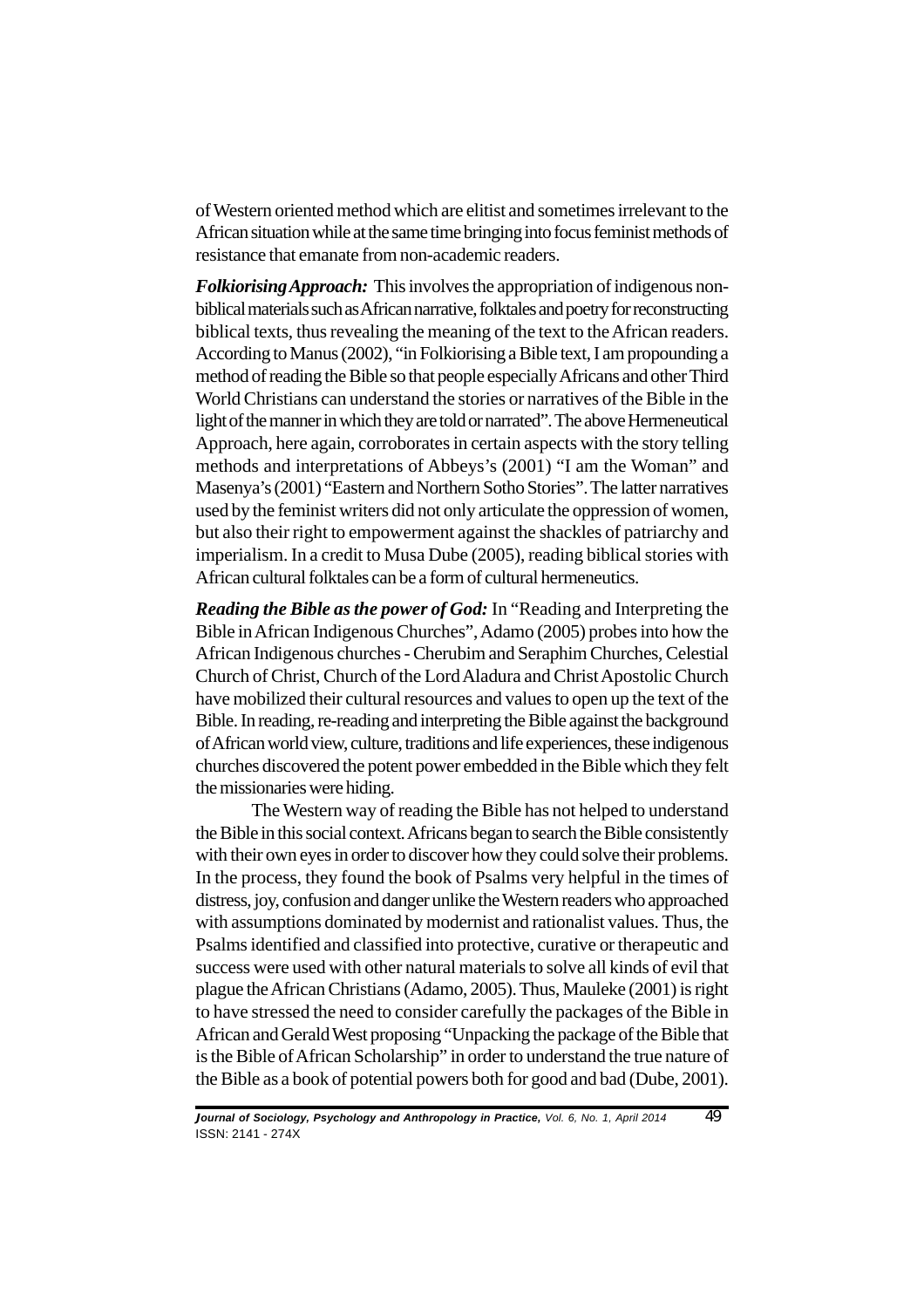*Post–Colonial Feminist Reading of Colonial Bible:* This approach by African feminist scholars is vividly illustrated in collaborative efforts of African women theologians simply called "the Circle" in which they produced a volume "Other Ways of Reading: African Women and the Bible" in 2001. It is fundamentally an insight and perception into issues of colonialism, apartheid, neo-colonialism and globalization which have shaped African Women's lives and their interpretation of the biblical texts. The "Book" challenges the imperialism of historical and contemporary times, exposing the impact on African lives and its link with patriarchy. It seeks to create awareness for women empowerment against the shackles of patriarchy and imperialism at various levels while at the same time offering post-colonial feminist strategies of resistance. It suggests new Hermeneutics Methods of reading the Bible, provides other canonical text that deserved to be read and heard outside the Bible and rejects the imposition of impact culture and methods of reading. Without doubt, African Biblical studies is contextual and because of the wide diversity of the social, economic, political and religious contexts of the continent, a large variety of reading methods have been developed in last few years (Ukpong, 2002). Some of these methods are Vernacular Liberation Hermeneutics, Africa and African Presence in the Bible Studies, Evaluative Studies among others.

## **Africentric Approach to Decolonizing Biblical Studies**

Africentric biblical approach is basically an attempt to re-read the Bible from a premeditated Africentric perspective, and in so doing, break the hermeneutical hegemony and ideological stranglehold that the classical Western scholars have superimposed on the Africans. Thus, Africans and Blacks are put in the Bible by amplifying the voice of those Blacks who were already there and by raising their profile and visibility. One example is Prophet Zephaniah, who being the son of Cushi (Zeph. 1:1), must have been a black. Lucius of Cyrene and Simeon who is called Niger must have been blacks.

Jesus Christ and his early family have also been identified as Blacks given the nativity in African reading (Yorke, 1997). Matthean account says that the Holy Family had to become refugees in Egypt, Africa (Matt. 2:7), to escape King Herod's assassination plan. The ploy is instructive; it is not only to be seen as a clear fulfillment of Hosea's prophecy that "out of Egypt (Africa) have I called my son" but according to Felder, that the Holy Family (including Jesus Christ) was more chocolate brown (African American), Kikuyu-like, Fanti-like or Trinidadian) in complexion than White or Caucasian since a Caucasian family trying to hide in Black Africa would be unlikely (Yorke, 1997). We can give several passages of the Bible in Africentric reading. Among the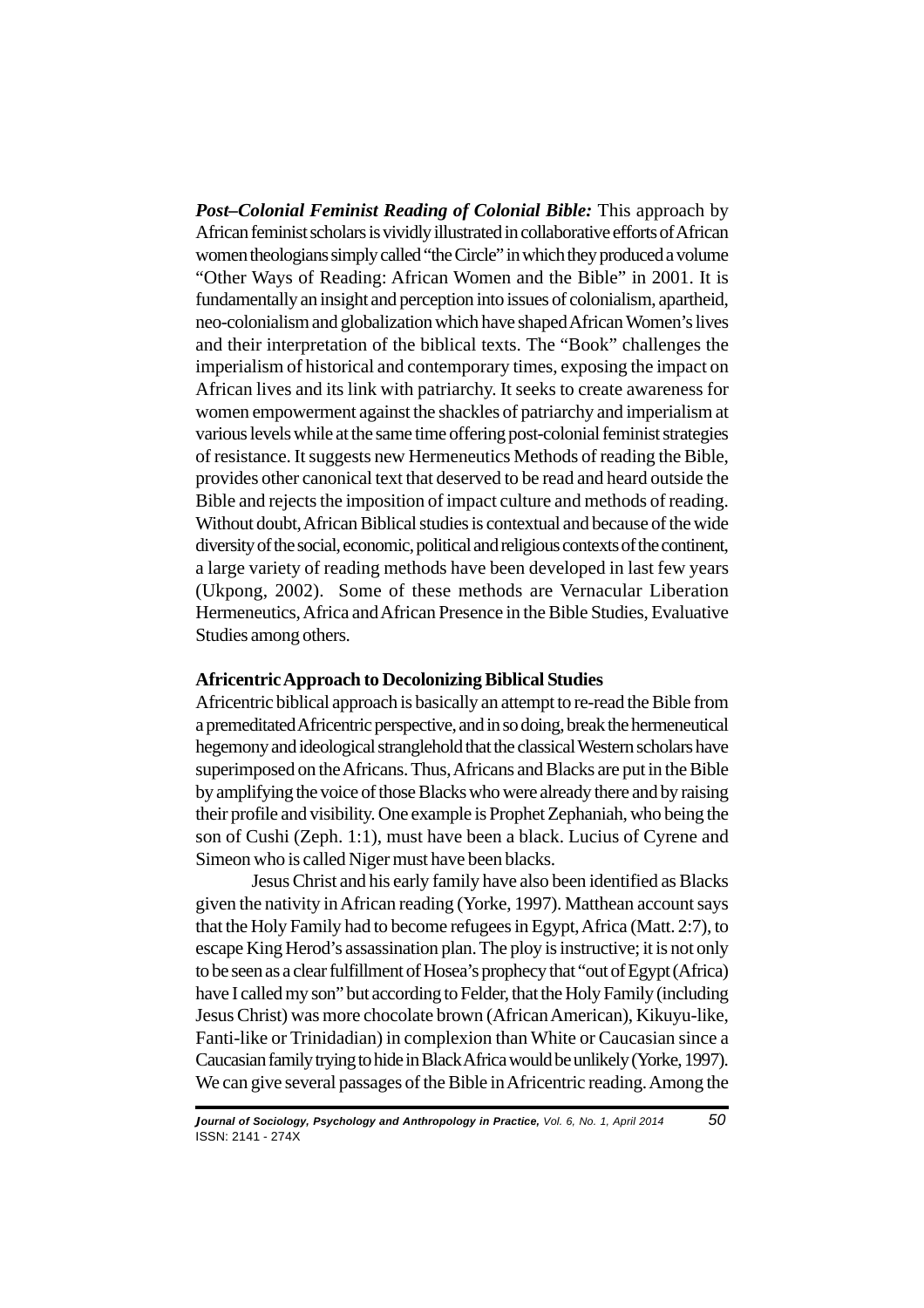Black/African personalities who have elicited much debate throughout the biblical scholarly community is the Ethiopian Eunuch of Act 8. Munick (1967) argues that commentators have no problem locating the provenance of this reputable royal official as "Nubia territory between Aswan and Khartoum". Moreover, Johnson (1992) and Pervo (1987) indicate that the importance of this location to first-century readers comes from the "Hellenistic Fascination" with exotic, yet Eurocentric scholars who prefer to play down the role of Africans discuss whether the Ethiopian was a Jew or Gentile, rather than his African identify or official status in an African government (Heisey, 1998).

Recent studies have helped to dispel the Eurocentric sentiment on the Ethiopian passage from Acts 8:26-40. Martin (1987), an African-American scholar points out that the "ethnographic identity of the official as a recognizable Black African from Nubia" plays a role in Lukan narratives. That is, the 'conversion of an Ethiopian Eunuch' provides a graphic illustration and symbol of the diverse persons who will constitute the Church of the "Risen Christ". She argues further that the geographical understanding of the time would lead readers of the account to believe that "the Gospel had reached the end of the earth" and hence fulfill the prophetic statement at the beginning of Act 1:8 (Martins, 1987).

Adamo (2001) arguing for the ethnographic identity of the Ethiopia Eunuch contends that the narrative emphasizes two main issues: he was an "Ethiopia" and a "Eunuch" which means he was an African official of high social standing; he was a minister in charge of the treasures of the Meroitic Candace, through a visitor of some distinction from a far away foreign land of Africa. According to him, perhaps Luke picks him and singles him out as a result of the importance attached to the Africans in the Old Testament and the Greco-Roman proverbial thinking of Africans as wealthy, wise and militarily might. Another good example of an Africentric reading of the Bible has been vividly provided by *"African Culture heritage Topical Bible"* which offers a list of twenty biblical characters of African heritage including Hagar, the Egyptian concubine of Abraham (Gen. 16), Aseneth, Joseph's Egyptians wife (Gen. 41:45), Ebed-Melech, Jeremiah's rescuer (Jer.38), and Simon of Cyrene, who carried the cross of Jesus (Mt.27:32) and parallel passages (Heisey, 1997).

The editors of the *"African Heritage Study Bible"* include in its introductory notes that "in biblical times, Africa included much of what European maps have come to call the Middle East (Heisey, 1997). The Notes to this Bible also argue for an African location of the Garden of Eden in the text and used conspicuous printing to draw attention of its readers to it. Africentric readings of Genesis 2:8-14 corroborates with Yorke's strong suggestion that the Garden of Eden is located on Obiadah in Israel but in Africa since the text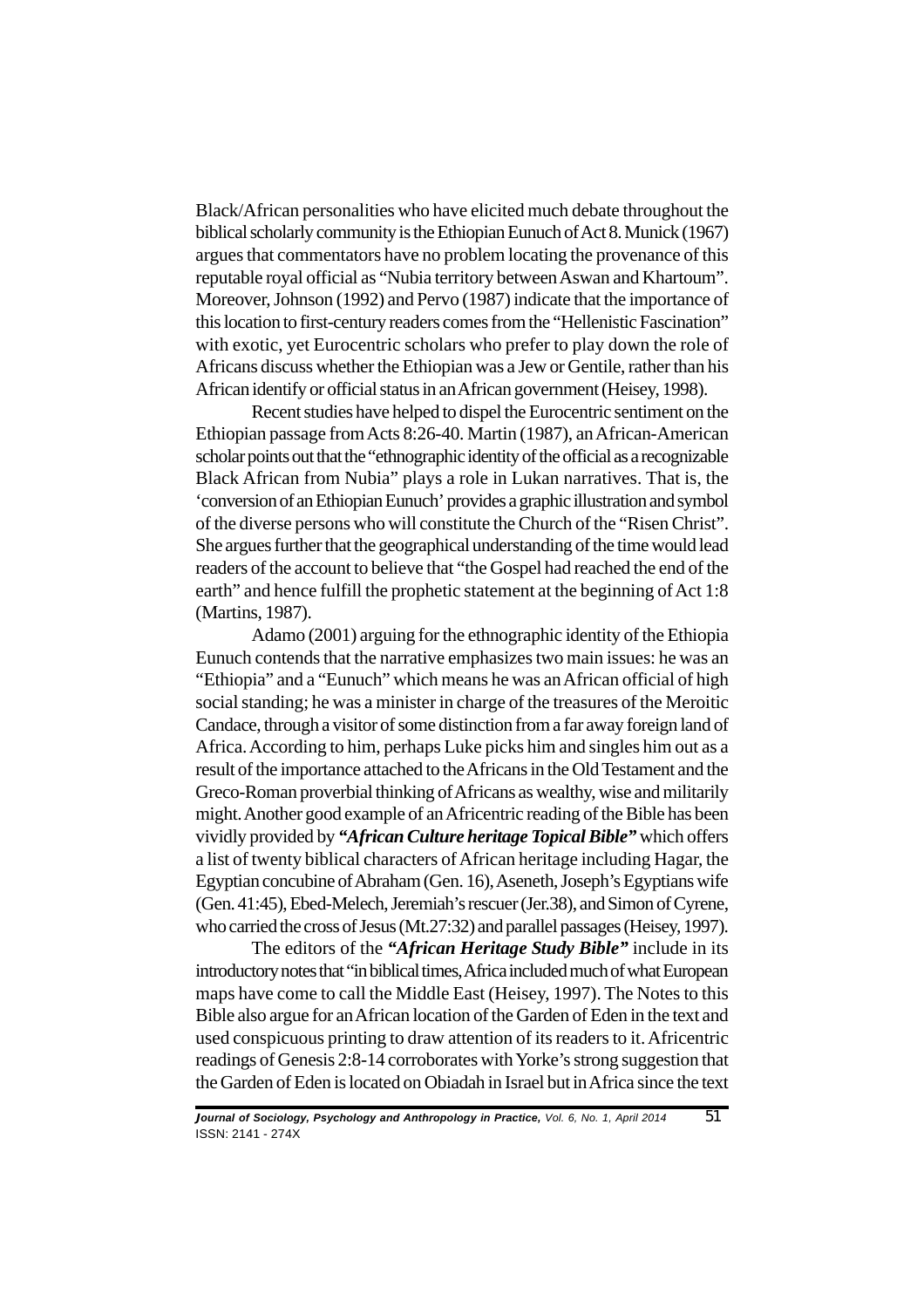indicates that the two of the rivers of Eden actually in Cush or Ethiopia and so on (Yorke, 1997). As far as we are concerned, the 1992 Anchor Bible Dictionary (ABD) which provides several significant intersections between Biblical Studies and African Studies is an example of Africentric approach to the study of the Bible. First, it includes several articles focusing on the background information of the history of African regions cited in the Bible. These articles traced Egyptian history from the prehistoric times to the Greco-Roman period. There were brief references to Ethiopia, and put (possibly Libya or Somalia). Secondly, important articles were written on the African languages used in the early translations of Hebrew and Christian Scriptures. The study reveals that with the original texts in Hebrew and Greek, the first biblical translations were made into three languages in Africa: Greek (from Hebrew), Coptic a descendant of Egyptian-and Latins and that the Latin version which survived in Africa was the oldest (Heisey, 1997).

#### **Achieving Africentric Reading**

An Africentric reading of the Bible can be achieved by following the four steps indicated below:

*Step one:* Select a biblical passage or text, either in the Old or New Testament, digest it and see how it addresses an African community or audience.

*Step Two:* Search for an African historical, social or religious life experience that fits into African context so as to be able to relate it to the African situation. In other words, provide an Africa context to which the Bible can be related. This could be in form of a narrative, poetry, prose, folklore, myths, custom, tradition, visual arts, legend, music, ritual, dance, etc., and engage in a comparative reading of the Bible and the African feature, thereby locating the African centrality of the text. It is the characteristics or features that will serve as the hermeneutical tools and resources for the interpretation of the biblical text.

*Step Three:* Investigate ways of writing in which the passage/text has been superimposed by biased Western scholars in their interpretation of the text, delete or expunge the same, giving it a new interpretation that suits the African situation or a universally accepted interpretation.

*Step Four:* Reflect on the interpretation to see that it does not denigrate the culture of other people because Africentrism or Africentric perspective is not the denigration of Western culture.

# **CONCLUSION**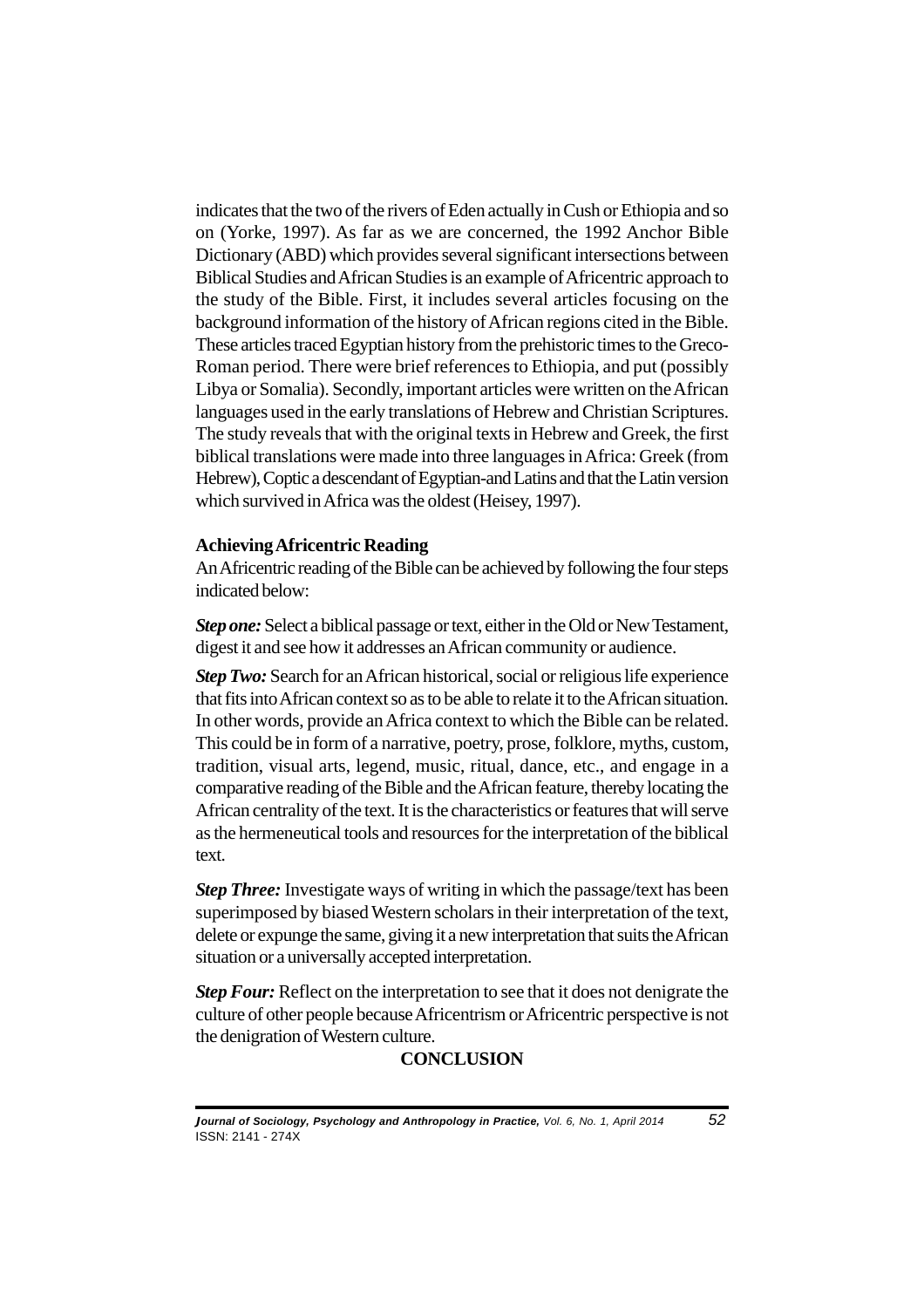We may concede with the statement of Njeza (1999) that it has become fashionable in certain circle of contemporary discourse to talk about Africentrism. At the socio-political level, the debate is centred on the concept of African Renaissance, whereas the religio-theological dimensions of the discourse are concerned with African Christianity. The point being articulated here is that several scholars of African descent have engaged themselves in biblical/theological studies either consciously or unconsciously from an Africentric perspective with a focus to correct the erroneous writings of the Eurocentric scholars and to place Africa and Africans in their proper perspectives. Africentric interpretation is not a "fallacy" neither is it simple "Europe turned down" as Appiah (1997) claims.

That obviously is a misunderstanding of Africentrism. It is not a reaction against Eurocentric but rather against Eurocentric racialism and its claims to pretensions superiority (Njeza, 1998). The goal of Africentrism in its essence is to promote a more authentic view of Africa as a continent, the African culture and peoples of African descent. Africentrism is African-centred approach aimed at decolonizing any biased writing/opinion against peoples of African descent. It is not surprising therefore that many African Americans and Africans at home are embracing the concept of Africentrism because it is African. It has its roots in Africa, it is central of African existence. There is, no doubt, that a proper understanding of the Africentric approach will lead to a new African perspective of life, a cultural revival, a proper understanding of African history, African biblical hermeneutics, African consciousness and self-empowerment of the black race, promotion of African learning and intellectualism, promotion of religion with African centrality and the promotion of ideologies (whether religious, political, historical or economical) that would enhance African/African American standard of living.

This study, therefore, strongly purposes that Africentrism should be taught as a major course in African universities especially in the departments of Religious Studies, History and African Studies. The reason, of course, is obvious: Africentrism has become the new model for interpreting classical and modem history, African cultural studies and African biblical hermeneutics. Certainly, it will have very profound implications for future direction and long term impact on the generality of Africans in these various fields of learning.

# **REFERENCES**

- **Adarno, D. T.** (2005). *Reading and interpreting the Bible in African Indigenous Churches.* Euguine: Wift and Stock Publisher
- **Adamo, D. T.** (2004). Decolonizing African Biblical Studies: An Inaugural Lecture (7th in the series) delivered at the Delta State University, Abraka on June 10.